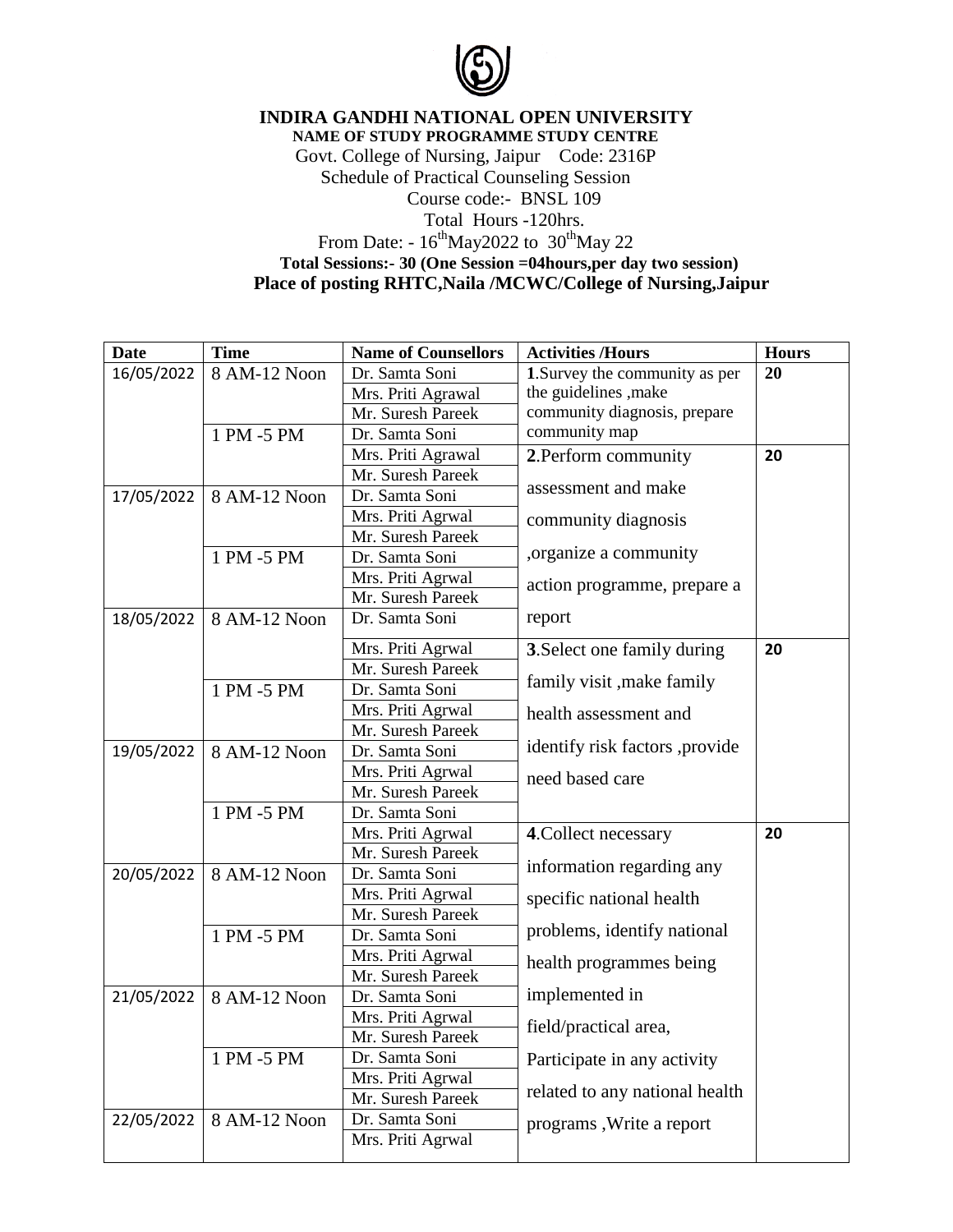

**INDIRA GANDHI NATIONAL OPEN UNIVERSITY**

**NAME OF STUDY PROGRAMME STUDY CENTRE**

Govt. College of Nursing, Jaipur Code: 2316P Schedule of Practical Counseling Session Course code:- BNSL 109 Total Hours -120hrs.

From Date:  $-16^{th}$ May2022 to  $30^{th}$ May 22

**Total Sessions:- 30 (One Session =04hours,per day two session)**

 **Place of posting RHTC,Naila /MCWC/College of Nursing,Jaipur**

|            |              | Mr. Suresh Pareek  |                                                                                                                           |    |
|------------|--------------|--------------------|---------------------------------------------------------------------------------------------------------------------------|----|
|            |              |                    | 5. Visit any selected health                                                                                              | 10 |
|            |              |                    |                                                                                                                           |    |
|            |              |                    | agency, make observation                                                                                                  |    |
|            |              |                    | and write a report                                                                                                        |    |
|            |              |                    | <b>6.</b> Conduct a teaching session                                                                                      | 20 |
|            |              |                    | for any group                                                                                                             |    |
|            |              |                    | 7. Prepare a weekly work<br>schedule of health activities<br>and teach the health workers<br>to prepare the work schedule | 10 |
|            |              |                    |                                                                                                                           |    |
|            | 1 PM -5 PM   | Dr. Samta Soni     | The above activities to be done                                                                                           |    |
|            |              | Mrs. Priti Agrwal  | during entire session to all                                                                                              |    |
|            |              | Mr. Suresh Pareek  | learners according the hours.                                                                                             |    |
| 23/05/2022 | 8 AM-12 Noon | Mrs Meenakshi Soni |                                                                                                                           |    |
|            |              | Mr.SK Modani       |                                                                                                                           |    |
|            |              | Mr.Anil Chauhan    |                                                                                                                           |    |
|            | 1 PM -5 PM   | Mrs Meenakshi Soni |                                                                                                                           |    |
|            |              | Mr.SK Modani       |                                                                                                                           |    |
|            |              | Mr.Anil Chauhan    |                                                                                                                           |    |
| 24/05/2022 | 8 AM-12 Noon | Mrs Meenakshi Soni |                                                                                                                           |    |
|            |              | Mr.SK Modani       |                                                                                                                           |    |
|            |              | Mr.Anil Chauhan    |                                                                                                                           |    |
|            | 1 PM -5 PM   | Mrs Meenakshi Soni |                                                                                                                           |    |
|            |              | Mr.SK Modani       |                                                                                                                           |    |
|            |              | Mr.Anil Chauhan    |                                                                                                                           |    |
| 25/05/2022 | 8 AM-12 Noon | Mrs Meenakshi Soni |                                                                                                                           |    |
|            |              | Mr.SK Modani       |                                                                                                                           |    |
|            |              | Mr.Anil Chauhan    |                                                                                                                           |    |
|            | 1 PM -5 PM   | Mrs Meenakshi Soni |                                                                                                                           |    |
|            |              | Mr.SK Modani       |                                                                                                                           |    |
|            |              | Mr.Anil Chauhan    |                                                                                                                           |    |
| 26/05/2022 | 8 AM-12 Noon | Mrs Meenakshi Soni |                                                                                                                           |    |
|            |              | Mr.SK Modani       |                                                                                                                           |    |
|            |              | Mr.Anil Chauhan    |                                                                                                                           |    |
|            | 1 PM -5 PM   | Mrs Meenakshi Soni |                                                                                                                           |    |